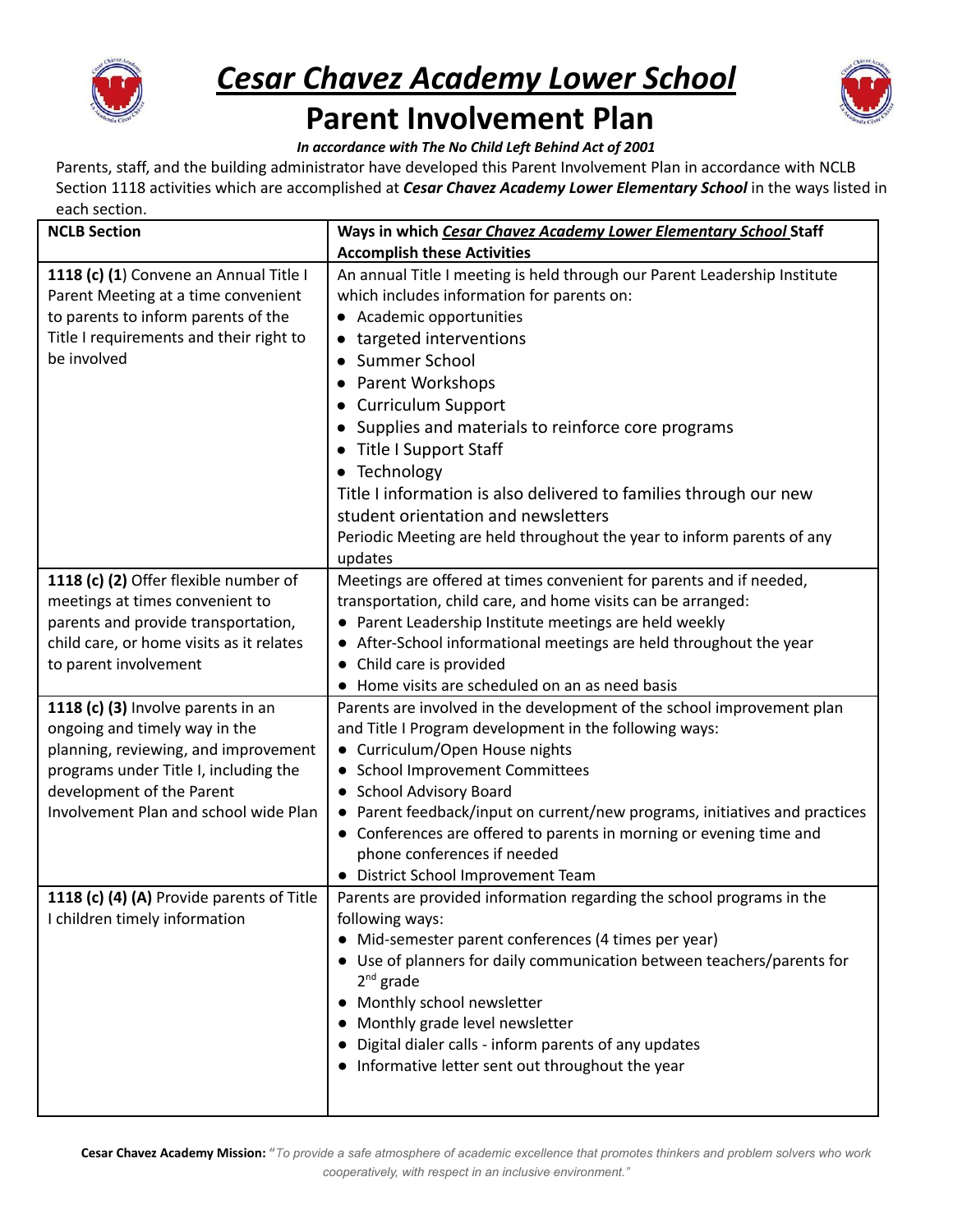|                                                                                                                                                                                                                                                                                     | • Response to Intervention letters sent to families of students who have<br>been identified as "at-risk" in reading, math, or behavior and are<br>provided with added academic or behavior support.<br>• Daily behavior logs<br>• Letters sent out to students who are "at-risk" in reading or math and are<br>invited to participate in after school tutoring<br>• Teachers are required to communicate with ALL families at least once a<br>month and keep parent communication logs                                                                                                   |
|-------------------------------------------------------------------------------------------------------------------------------------------------------------------------------------------------------------------------------------------------------------------------------------|------------------------------------------------------------------------------------------------------------------------------------------------------------------------------------------------------------------------------------------------------------------------------------------------------------------------------------------------------------------------------------------------------------------------------------------------------------------------------------------------------------------------------------------------------------------------------------------|
| 1118 (c) (4) (B) Provide parents of Title<br>I children a description and<br>explanation of the curriculum used at<br>the school, the forms of academic<br>assessment used to measure progress,<br>and the proficiency levels students are<br>expected to meet                      | Parents are provided information about the school's curriculum,<br>assessments, and proficiency level expectations in the following ways:<br>• Beginning of the year letter on grading policy<br>• Review of expectations for benchmark assessments during Title 1<br>meeting<br>• Parent friendly curriculum<br>• Data is posted in classroom and office<br>• Curriculum Open House Nights to review curriculum and benchmark<br>assessments<br>• End of the year expectations chart/posters<br>• Parent objective boards in hallways<br>• Curriculum descriptions found on our website |
| 1118 (c) (4) (C) Provide parents of<br>participating Title I students<br>opportunities for regular meetings to<br>formulate suggestions, to participate<br>in decision making as it relates to their<br>child's education, and to respond to<br>any suggestions as soon as possible | Parents have opportunities to share suggestions, participate in decision<br>making, and respond to any suggestions in the following ways:<br>parents provide feedback in periodic surveys<br>parent/school leader - instructional coach meetings<br>school improvement<br>$\bullet$<br>Weekly Parent Leadership Institute meetings<br>parent - teacher conferences<br>• curriculum nights                                                                                                                                                                                                |
| 1118 (c) (5) Ensure that if the school<br>wide program plan is not satisfactory<br>to parents of participating students,<br>submit any parent comments on the<br>plan when the school makes the plan<br>available to the Local Education<br>Agency                                  | If parents are not satisfied with the school improvement plan or programs,<br>they have opportunities to make comments by:<br>• Attending and giving suggestions at School Advisory Board Meetings<br>• Monthly board meetings<br>parents provide feedback in periodic surveys<br>parent/school leader - instructional coach meetings<br>school improvement<br>parent suggestion box<br>parent - teacher conferences                                                                                                                                                                     |
| 1118 (d) (1) Jointly, with parents,<br>develop a compact that outlines how<br>the entire school staff, parents, and<br>students will share the responsibility<br>for improved student academic<br>achievement                                                                       | The Parent/School Compact was developed to ensure that all parents are<br>aware of the expectations of the school and their responsibility shared with<br>the school to ensure academic success of their children. Invitations and<br>opportunities for the parents to share their input is provided during:<br><b>School Improvement Meetings</b><br>Parent Leadership meetings<br>Feedback from surveys<br>$\bullet$                                                                                                                                                                   |
| 1118 (d) (2) (A) Include a schedule for<br>Elementary Parent/Teacher<br>Conferences, at least annually, during                                                                                                                                                                      | The Student/Parent/Teacher compact will be reviewed during the fall<br>parent/teacher conferences and reviewed during the spring parent/teacher<br>conferences. Teachers are required to have 100% attendance on their                                                                                                                                                                                                                                                                                                                                                                   |

Cesar Chavez Academy Mission: "To provide a safe atmosphere of academic excellence that promotes thinkers and problem solvers who work *cooperatively, with respect in an inclusive environment."*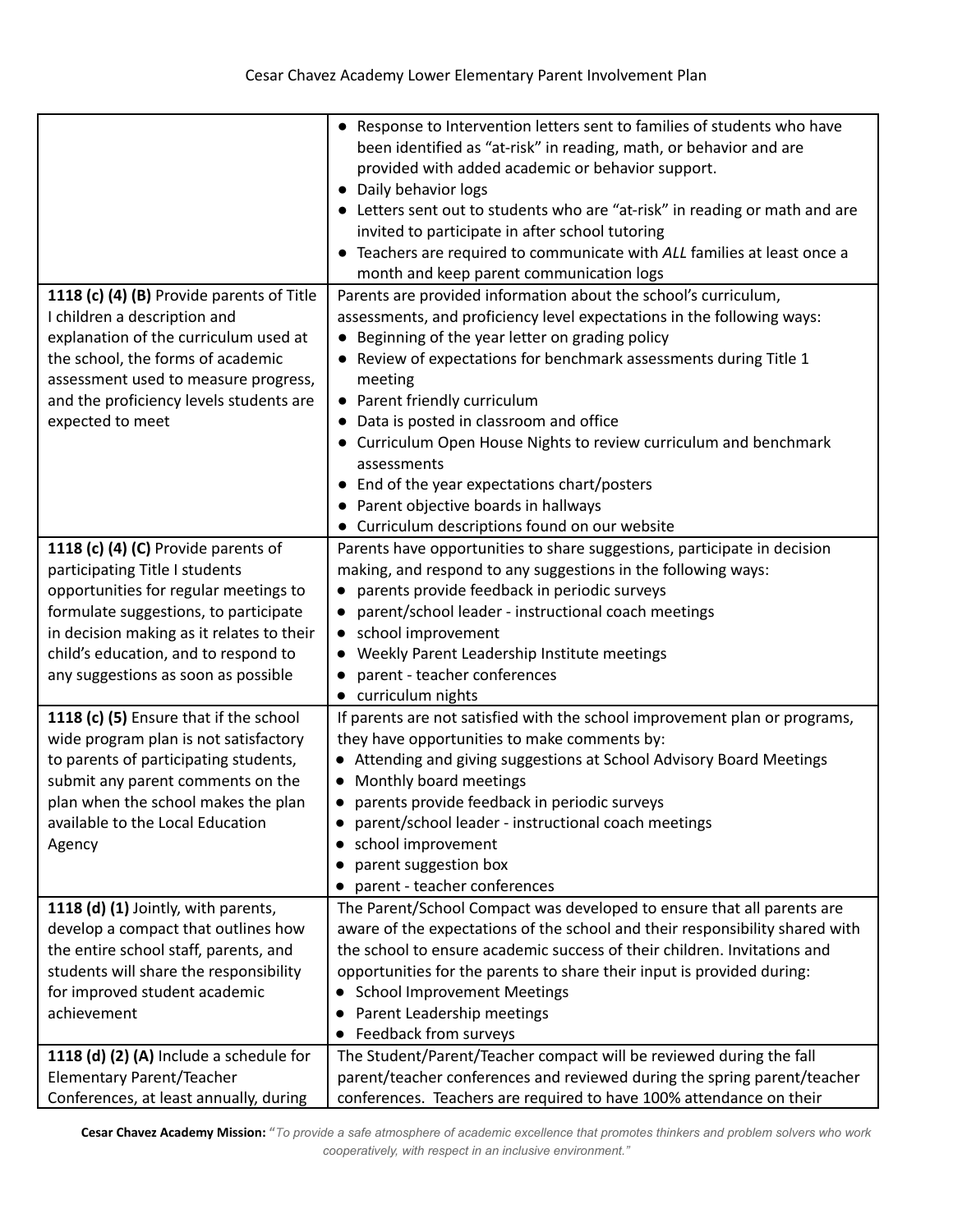| which the Compact will be discussed      | conferences to ensure that communication with parents is consistent             |
|------------------------------------------|---------------------------------------------------------------------------------|
| with parents as it relates to the        | throughout the year.                                                            |
| individual child's achievement           |                                                                                 |
| 1118 (d) (2) (B) Provide frequent        | Student progress is reported to parents in several different ways at a variety  |
| reports to parents on their child's      | of times throughout the school year including:                                  |
| progress                                 | · Mid -term progress reports                                                    |
|                                          | • Four report cards per year                                                    |
|                                          | • Phone calls from teachers                                                     |
|                                          | . Planners with daily communication with academic or behavior concerns          |
|                                          | • Letter identifying students for qualifying for added support                  |
|                                          | • All communication to parents is translated to Spanish                         |
| 1118 (d) (2) (C) Afford parents of       | School staff ensure parents have access to communicate, volunteer and           |
| children receiving Title I services,     | participate in their child's class                                              |
| reasonable access to staff,              | • During orientation parents are asked to sign up to volunteer in the           |
| opportunities to volunteer, and          | classroom, help with activities or chaperone events                             |
| participate in their child's class, and  | • Translators are posted throughout the hallways before and after school to     |
| observation of classroom activities      | support parents when talking to teachers                                        |
|                                          | • Digital Dialer                                                                |
|                                          | • Letters sent home throughout the year                                         |
|                                          | • Parent Talent Fair- allows parents the opportunity to come to our school      |
|                                          | and demonstrate their talents to the school community                           |
|                                          | • After school events such as Math Night, Literacy Night, Bingo for             |
|                                          | Books,                                                                          |
| 1118 (e) (1) Shall provide assistance to | School staff annually share the State's content expectations with parents,      |
| parents served by the school in          | school wide assessments with parents, and how to monitor their child's          |
| understanding the State's academic       | progress.                                                                       |
| content standards, the State and Local   | • Information is shared during Title 1 meetings                                 |
| assessments, and how to monitor their    | • Parent Workshops                                                              |
| child's progress                         | • Parent Teacher Conferences                                                    |
|                                          | • All communication to parents is translated to Spanish                         |
| 1118 (e) (2) Shall provide materials     | Staff will provide parents with appropriate materials and offer training in our |
| and training to help parents work with   | school to enable them to support their child's academic progress. These         |
| their children at home to improve        | include:                                                                        |
| their children's achievement             | bilingual library for parents                                                   |
|                                          | Reading, ESL, and math resource cabinet for parents to check out                |
|                                          | activities and manipulatives to support their children at home.                 |
|                                          | parent computer resource station                                                |
|                                          | • Parent workshops through Parent Leadership Institute that address             |
|                                          | strategies for reading, math, writing, science, ESL, homework, and a            |
|                                          | variety of other topic that support student achievement                         |
|                                          | • ESL classes for parents                                                       |
| 1118 (e) (3) Shall educate staff in the  | On-going professional development for staff on effective ways to increase       |
| value and utility of parents'            | parent involvement occurs annually.                                             |
| contributions. Staff shall receive       | • Professional Development - Cultural Sensitivity/Parent Engagement             |
| guidance in ways to reach out to         | (August/September 2015)                                                         |
| parents, to communicate with parents,    | • school committees for after school events                                     |
| to coordinate and implement parent       | school wide PD on DI and SIOP                                                   |

Cesar Chavez Academy Mission: "To provide a safe atmosphere of academic excellence that promotes thinkers and problem solvers who work *cooperatively, with respect in an inclusive environment."*